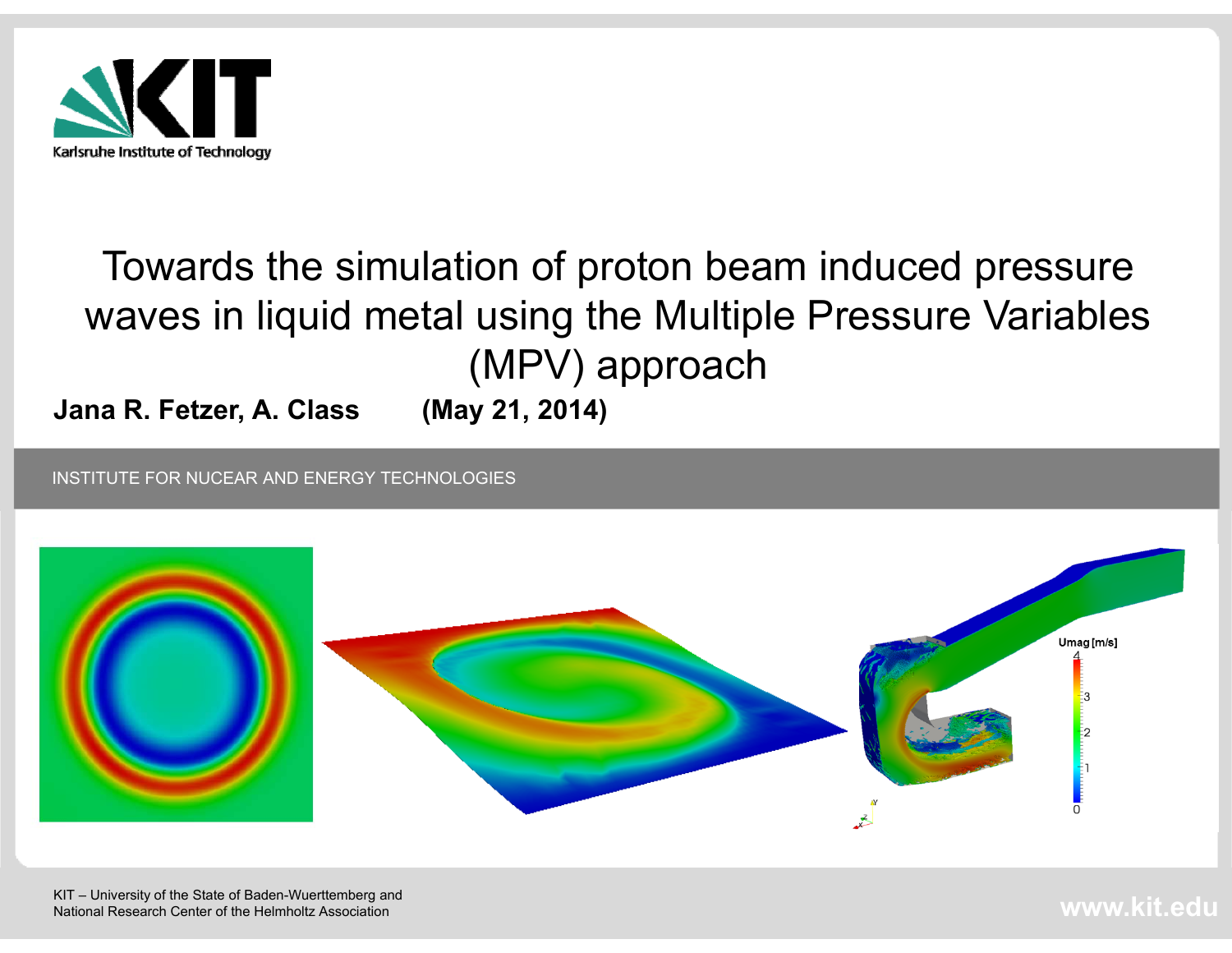

## **Outline**

### **Motivation**

- Multiple Pressure Variables Approach
- Implementation in OpenFOAM

### Validation

- Aero acoustic**STAR**
- **Liquid metal**

### Conclusion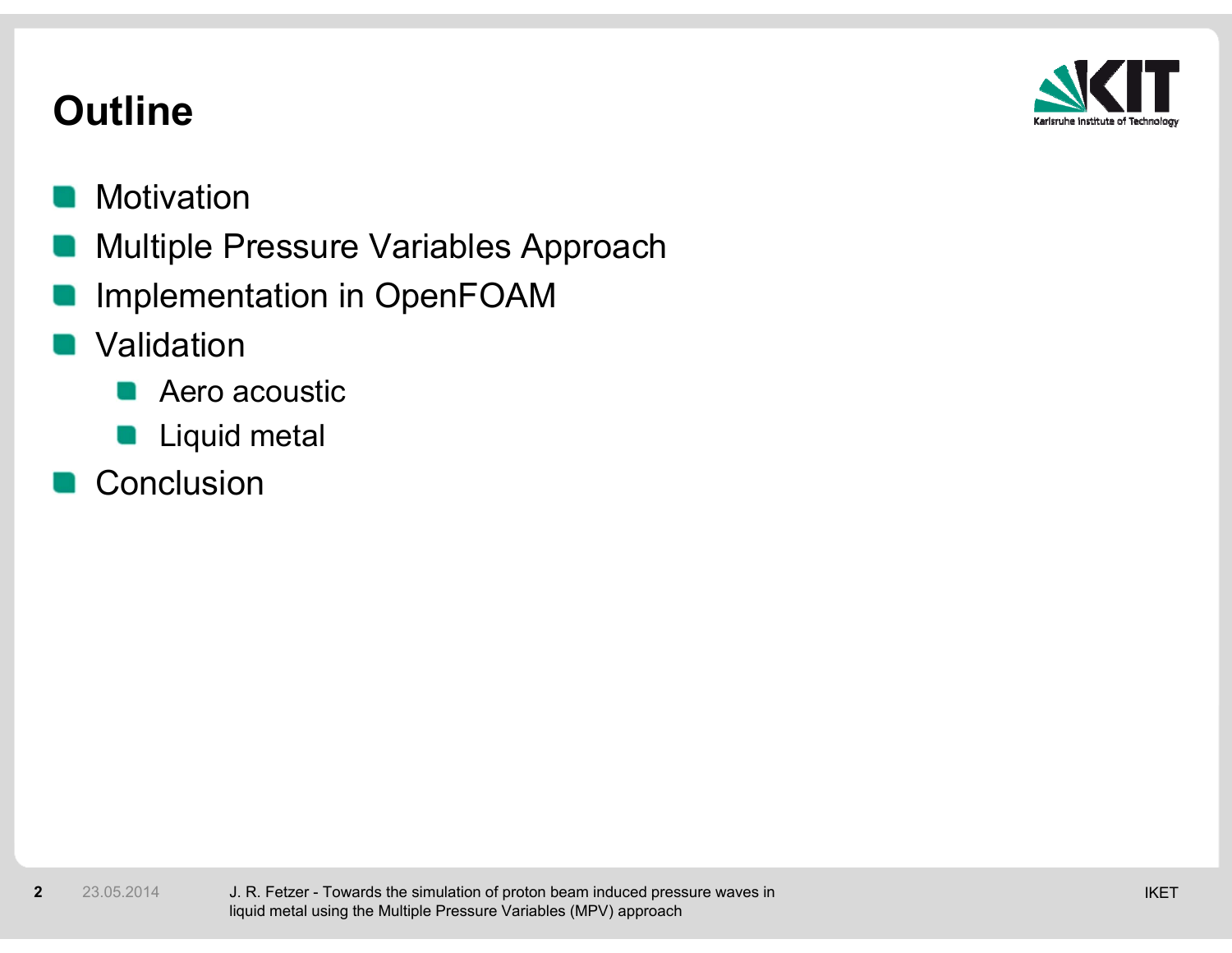## **Motivation**



- European Spallation Source (ESS) proton beam key figures
	- Proton beam power 5 MW
	- Proton beam mean current 2 mA
	- Long-pulse 2.86 ms
	- Repetition rate 14 Hz



MEgawatt TArget: Lead bIsmuth Cooled

- Nozzle for flow conditioning and elimination of cavitation
- Successive beam pulses interact with fluid not subjected to the beam previously
- Pressure ~ 1bar
- Flow velocity 1.5-2 m/s
- LBE

**3**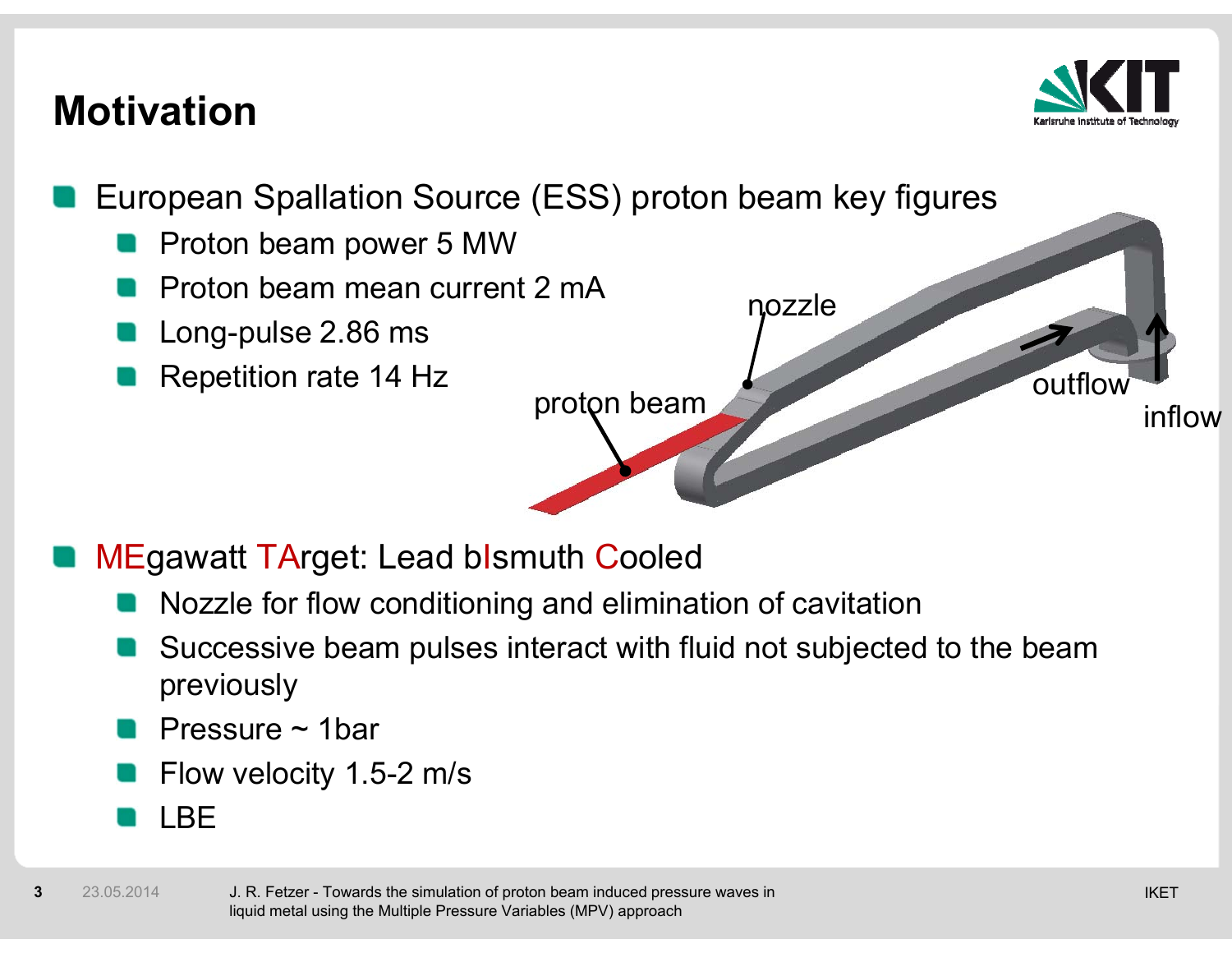## **Motivation**



- Dedicated design measures to counteract the effects of pressure waves
	- Expansion chamber in Ubend  $\blacksquare$
	- Spoiler enforcing flow detacement



4 23.05.2014 J. R. Fetzer - Towards the simulation of proton beam induced pressure waves in waves in the state of the state of the state of the state of the state of the state of the state of the state of the state liquid metal using the Multiple Pressure Variables (MPV) approach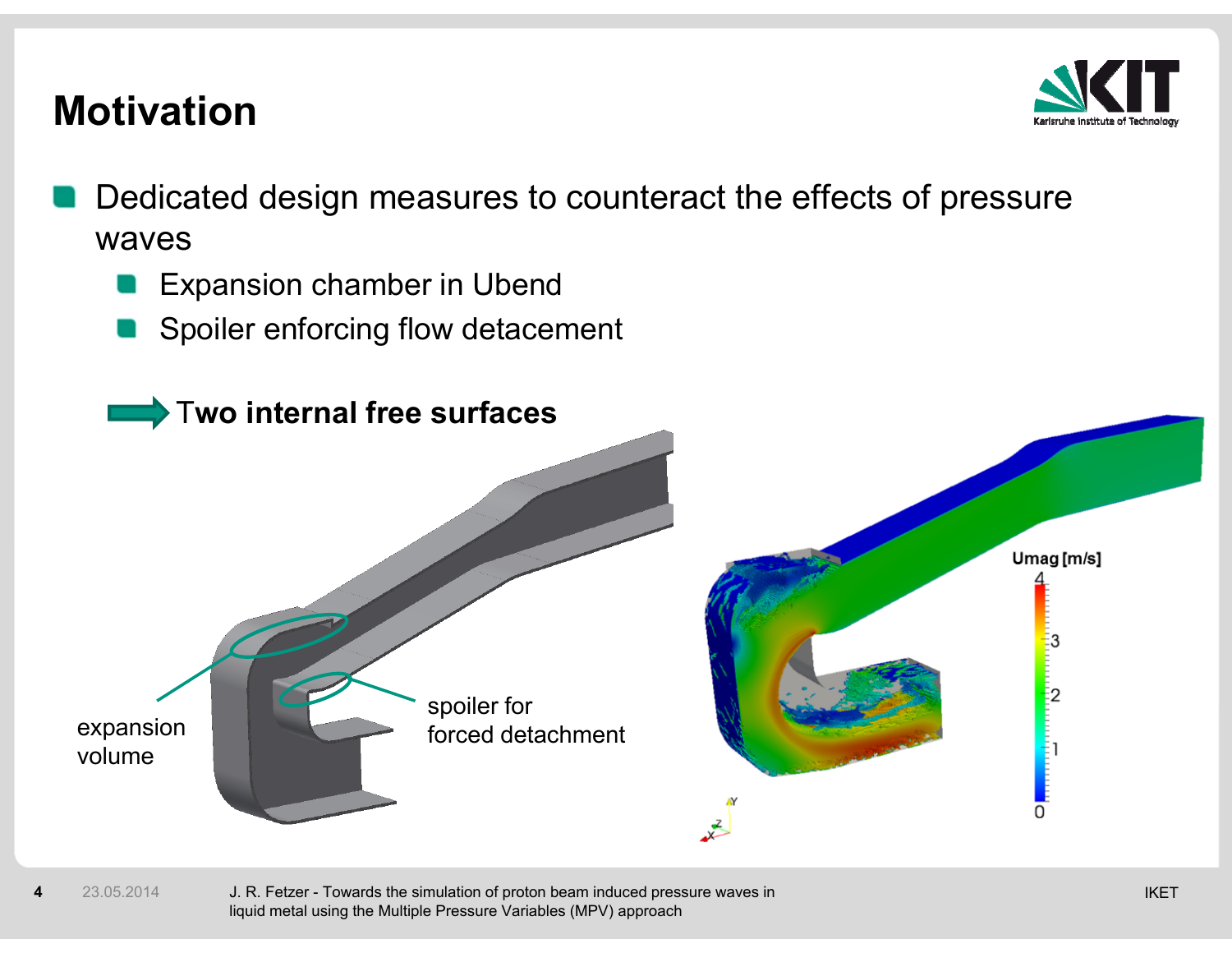## **Motivation**

**5**



Transient incompressible flow simulation

Time step approx.:  $\Delta t_{flow} = \frac{\Delta x}{U_{flow}} = 10^{-4}s$ 

 $\Delta x$ - grid size  $U_{flow}$ - flow velocity

Transient simulation resolving flow phenomena and acoustic phenomena a-speed of sound

Time step approx.:  $\Delta t_{ac} = \frac{U_{flow} \Delta t_{flow}}{a} = 10^{-8} s$  $\sim$  1700 m/s (LBE)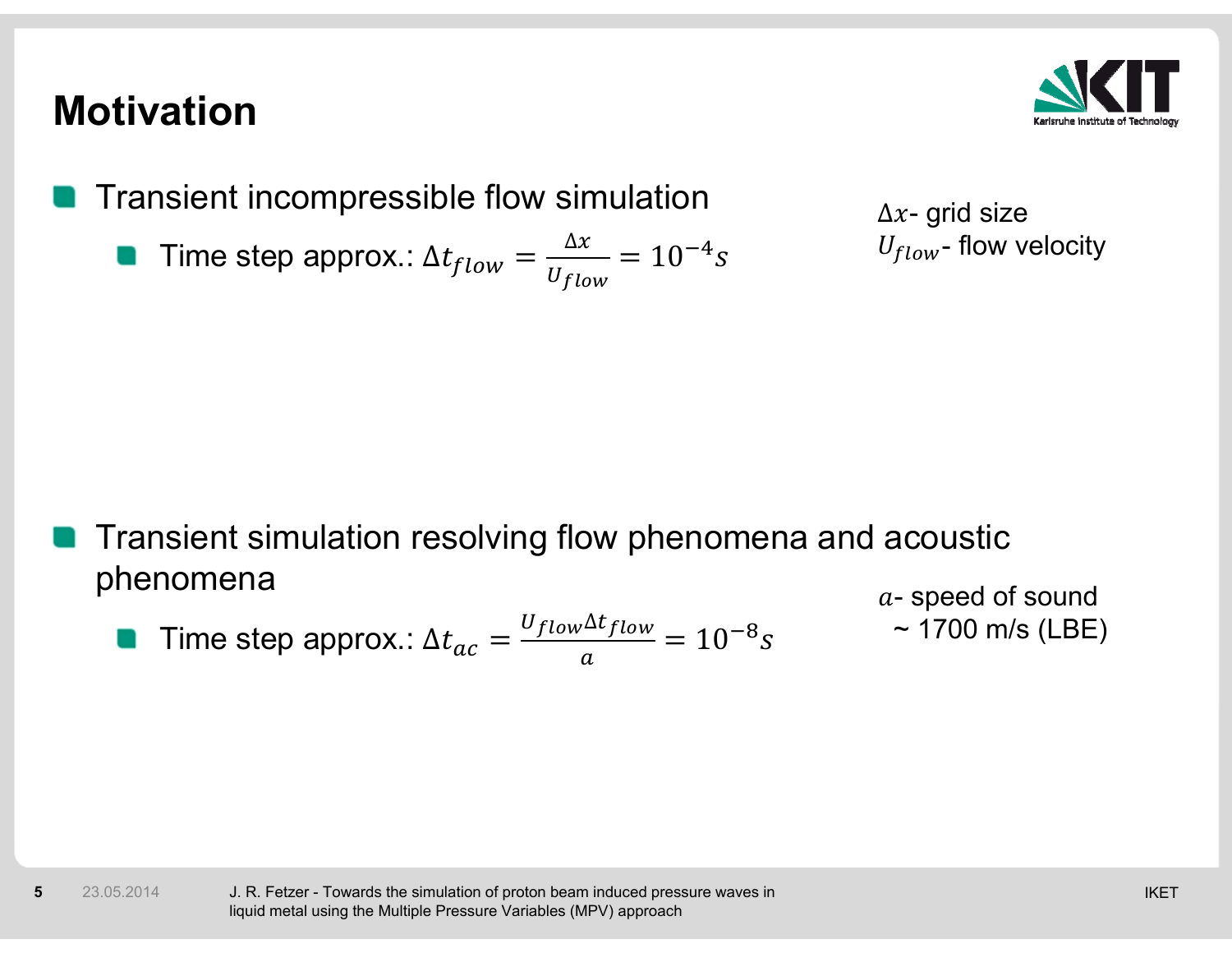## **Multiple Pressure Variables Approach**



- Multiple Pressure Variables Approach
	- Klein (1995) performed an asymptotic analysis using two spatial scales and one time scale to capture long wavelength phenomena
- Basic non- dimensionalized variables

$$
\rho = \frac{\overline{\rho}}{\overline{\rho}_{ref}}, \nu = \frac{\overline{v}}{\overline{v}_{ref}}, x = \frac{\overline{x}}{\overline{x}_{ref}}, p = \frac{\overline{p}}{\overline{p}_{ref}}, t = \frac{\overline{t}}{\overline{x}_{ref}/\overline{v}_{ref}}
$$

$$
M = \frac{\overline{v}_{ref}}{\sqrt{\overline{p}_{ref}/\overline{p}_{ref}}} \text{ - global Mach number}
$$

Non-dimensionalized compressible Navier Stokes equations in primitive variables for the equation of state of a perfect gas  $p = (\gamma - 1)\rho \varepsilon$ 

$$
\frac{\partial \rho}{\partial t} + \nabla \cdot (\rho \, v) = 0
$$
\n
$$
\frac{\partial v}{\partial t} + (v \cdot \nabla)v + \frac{1}{\rho M^2} \nabla p = \frac{1}{Re} \nabla \cdot \tau
$$
\n
$$
\frac{\partial e}{\partial t} + \nabla \cdot (v(e + p)) = \frac{M^2}{Re} \nabla \cdot (\tau v) + \frac{1}{Pr Re} \frac{\gamma}{\gamma - 1} \nabla \cdot q
$$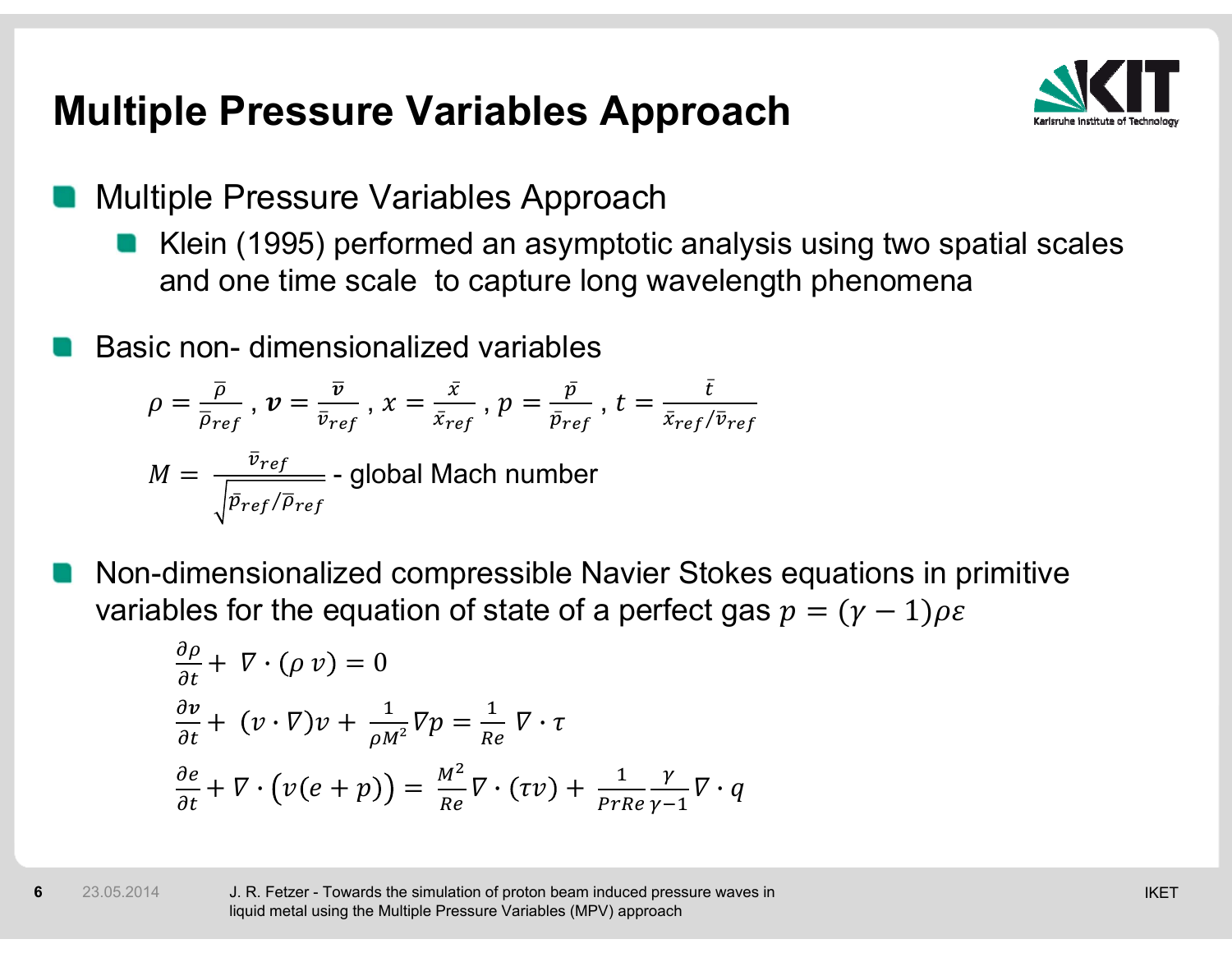## **Multiple Pressure Variables Approach**



- Asymptotic Considerations
	- Vector of the primitive variables  $u^{i} = u^{i}(x, \xi, t)$ 
		- $x$  local variable associated with convective phenomena
		- $\bullet \quad \xi = Mx$  large scale coordinate associated with acoustic wave propagation
	- Asymptotic expansion  $u = u^{(0)} + M u^{(1)} + M^2 u^{(2)} + ...$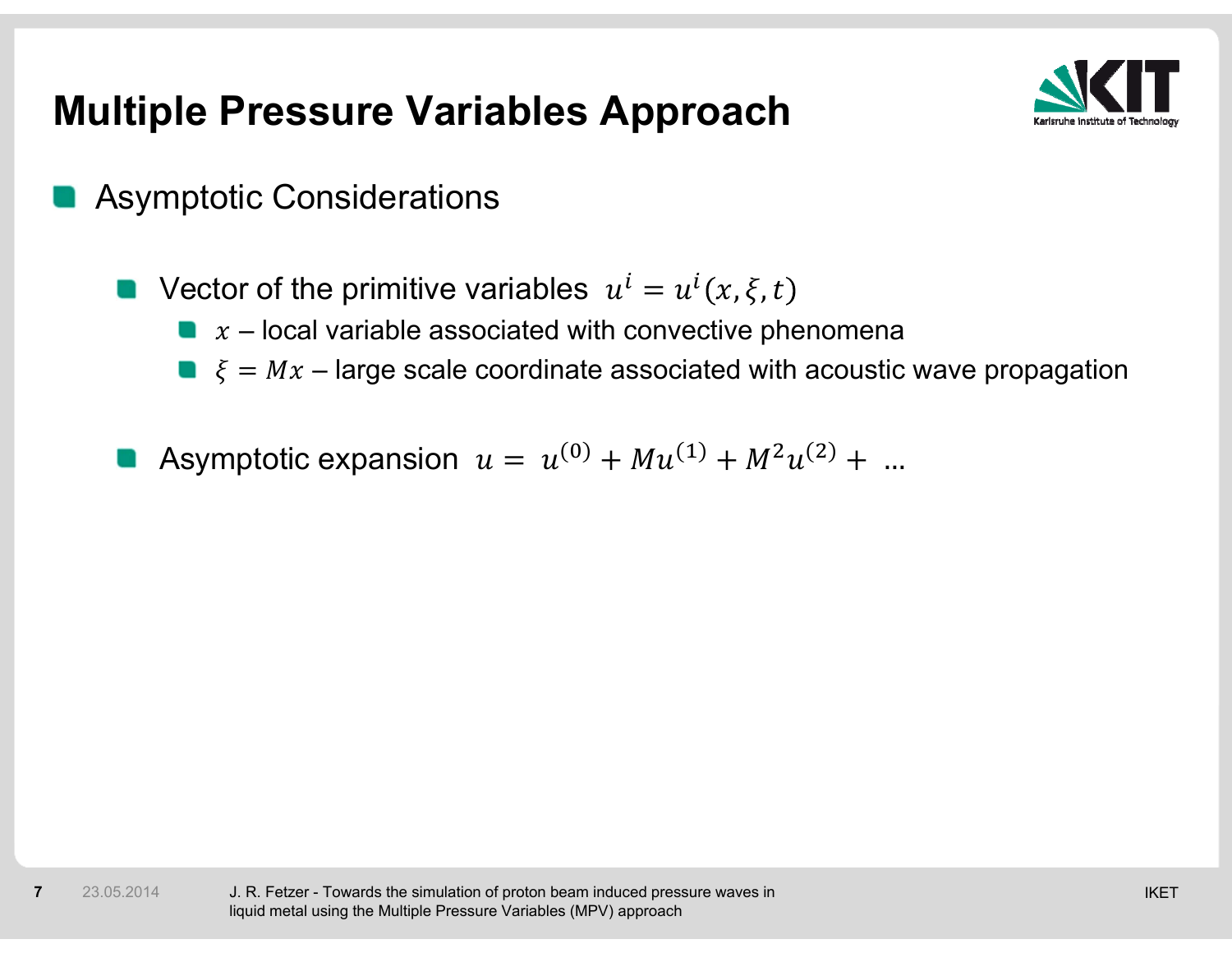## **Asymptotic Limit Equations**



Leading order continuity equation:

$$
M^0: \qquad \frac{\partial \rho^{(0)}}{\partial t} + \nabla_x \cdot (\rho v)^{(0)} = 0
$$

Leading, first and second order velocity equation:

$$
M^0: \qquad \nabla_x p^{(0)} = 0
$$

$$
M^{1}: \tV_{x}p^{(1)} + V_{\xi}p^{(0)} = 0
$$

$$
M^{2}: \frac{\partial v^{(0)}}{\partial t} + (v^{(0)} \cdot \nabla_{x}) v^{(0)} + \frac{1}{\rho^{(0)}} (\nabla_{x} p^{(2)} + \nabla_{\xi} p^{(1)}) = \frac{1}{\rho^{(0)} Re} \nabla_{x} \tau^{(0)}
$$

Leading order pressure equation

$$
M^0: \qquad \frac{\partial p^{(0)}}{\partial t} + (\nu \cdot \nabla_x p)^{(0)} + (\gamma p \nabla_x \cdot \nu)^{(0)} = \frac{\gamma}{\rho r Re} \nabla_x \cdot q^{(0)}
$$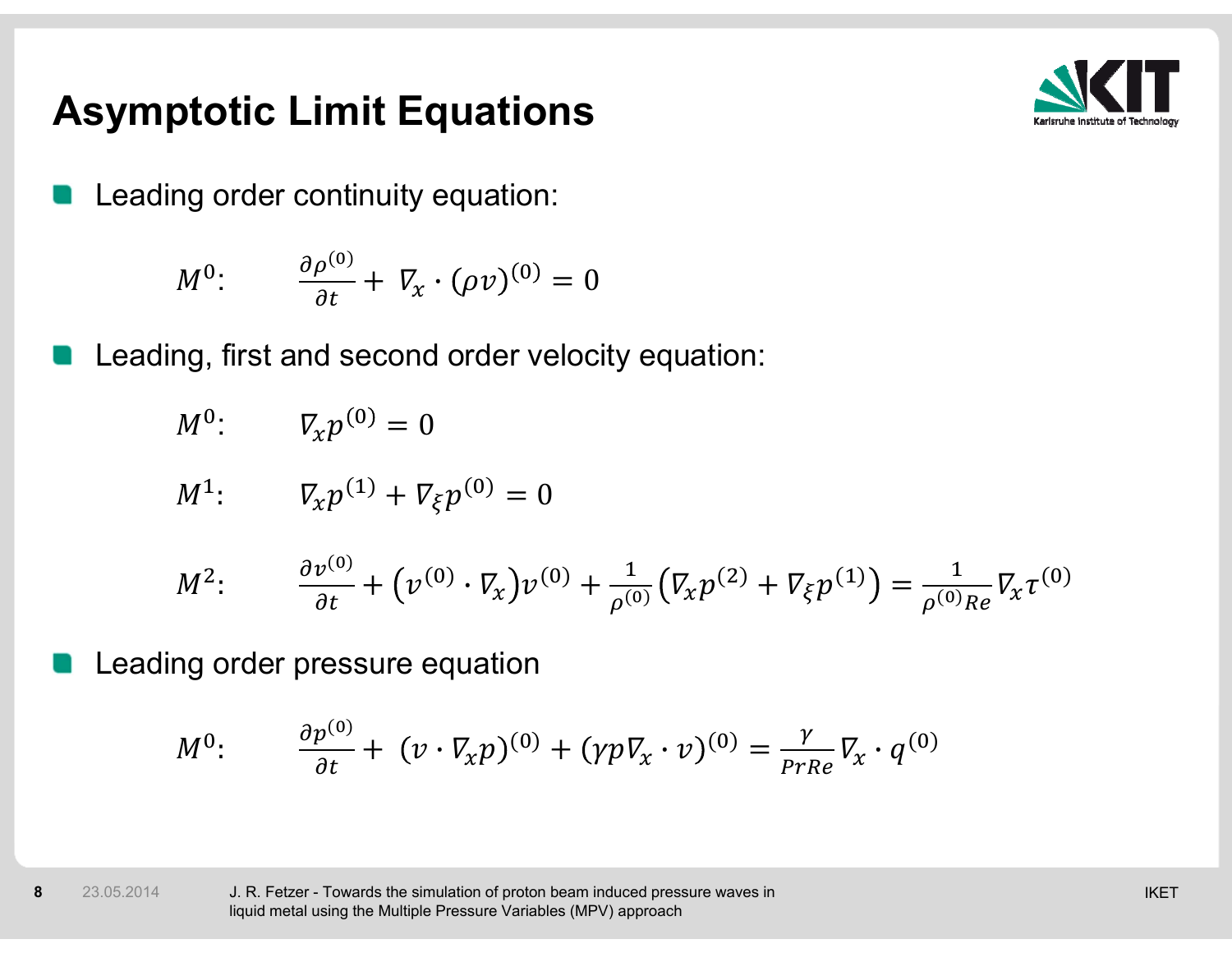## **Interpretation of asymptotic equations**



From the leading and first order velocity equation follows

$$
p^{(0)} = p^{(0)}(t)
$$
  

$$
p^{(1)} = p^{(1)}(\xi, t)
$$

 $\Rightarrow p(x, t; M) = p^{(0)}(t) + M p^{(1)}(\xi, t) + M^2 p^{(2)}(x, \xi, t) + O(M^3)$ 

Temporal evolution of  $p^{(0)}$  from leading order pressure equation

- Integration with respect to  $x$  over the domain  $V$
- Applying Gauß-Green theorem with  $n$  outward directed unit normal on the boundary  $\partial V$  of V

$$
\frac{\partial p^{(0)}}{\partial t} = -\frac{\gamma p^{(0)}}{|V|} \int_{\partial V} \boldsymbol{v}^{(0)} \cdot \boldsymbol{n} \, ds + \frac{\gamma}{PrRe|V|} \int_{\partial V} q^{(0)} \cdot \boldsymbol{n} \, ds
$$
\n
$$
\underbrace{\qquad \qquad \text{compression} \qquad \qquad \text{heat transfer}
$$

**9**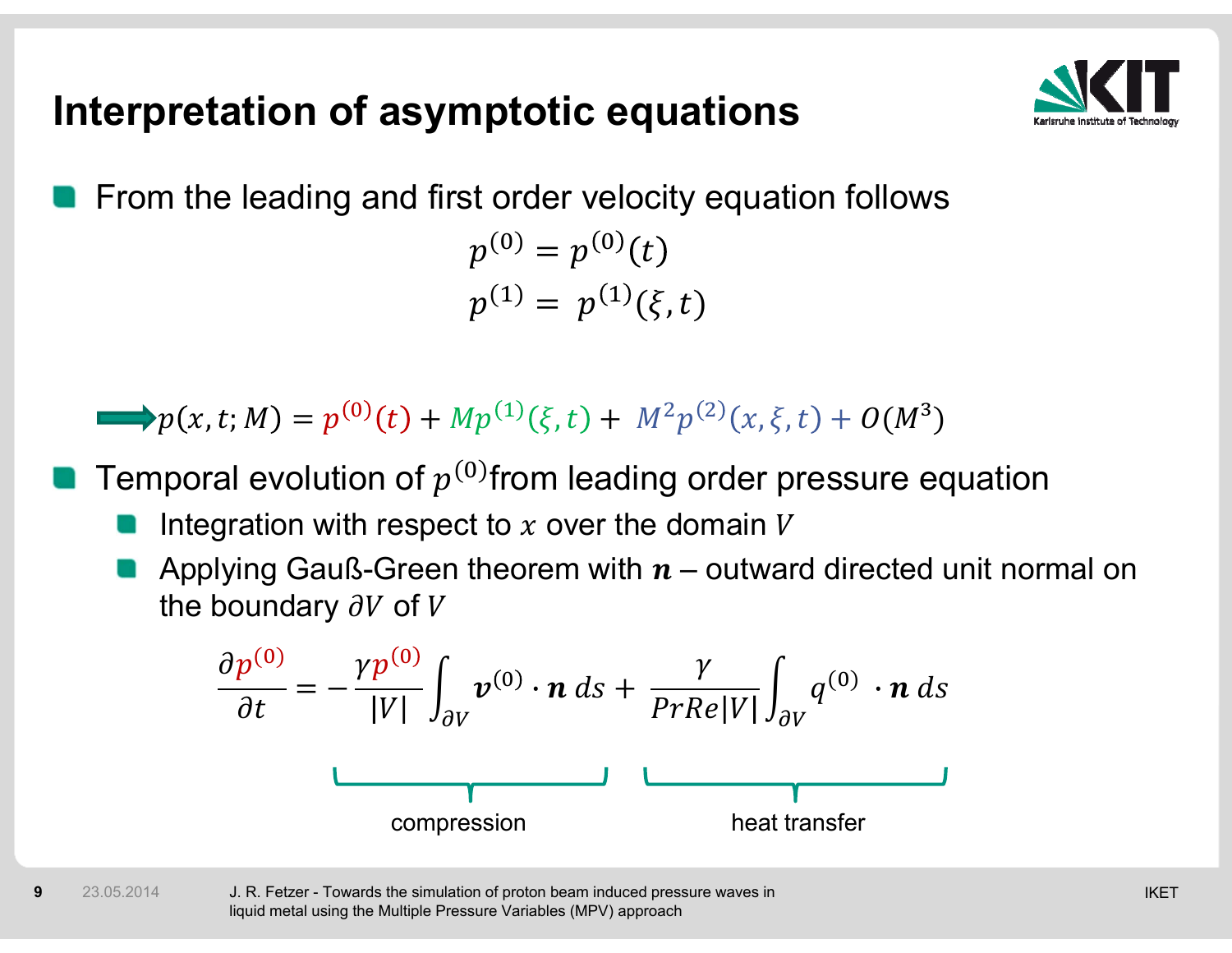## **Interpretation of asymptotic equations**



- Large scale average of second order velocity equation
- First order pressure equation

$$
\frac{\partial(\nu)^{(0)}}{\partial t} + \frac{1}{\rho^{(0)}} \nabla_{\xi} p^{(1)} = 0
$$
  

$$
\frac{\partial p^{(1)}}{\partial t} + \gamma p^{(0)} \nabla_{\xi} \cdot \overline{\nu^{(0)}} = 0
$$

- " average over local structures

$$
\overline{v^{(0)}} = \frac{1}{|V_{ac}|} \int_{V_{ac}} v^{(0)} dx
$$

Evolution equations for the large wavelength acoustics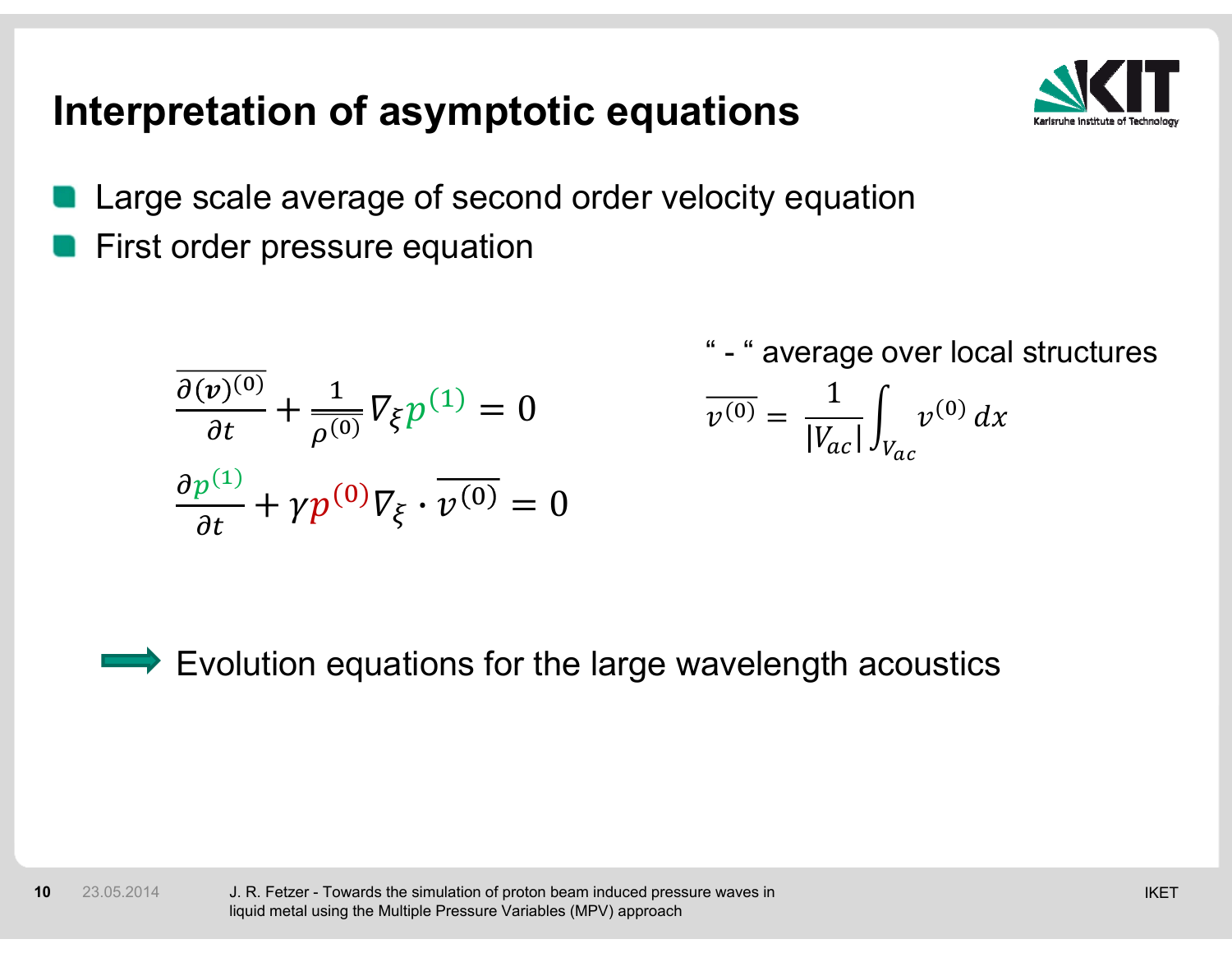## **Interpretation of asymptotic equations**



Formal limit of asymptotic equations for  $M=0$  in a bounded domain without heat conduction and global compression from the boundary

$$
\frac{\partial \rho^{(0)}}{\partial t} + \nabla \cdot (\rho v)^{(0)} = 0
$$

$$
\frac{\partial v^{(0)}}{\partial t} + (\nu^{(0)} \cdot \nabla) v^{(0)} + \frac{1}{\rho^{(0)}} \nabla p^{(2)} = \frac{1}{\rho^{(0)} Re} \nabla \cdot \tau
$$

$$
\nabla \cdot v^{(0)} = 0
$$

$$
\blacktriangleright
$$
 mathematical model of an incompressible flow with variable density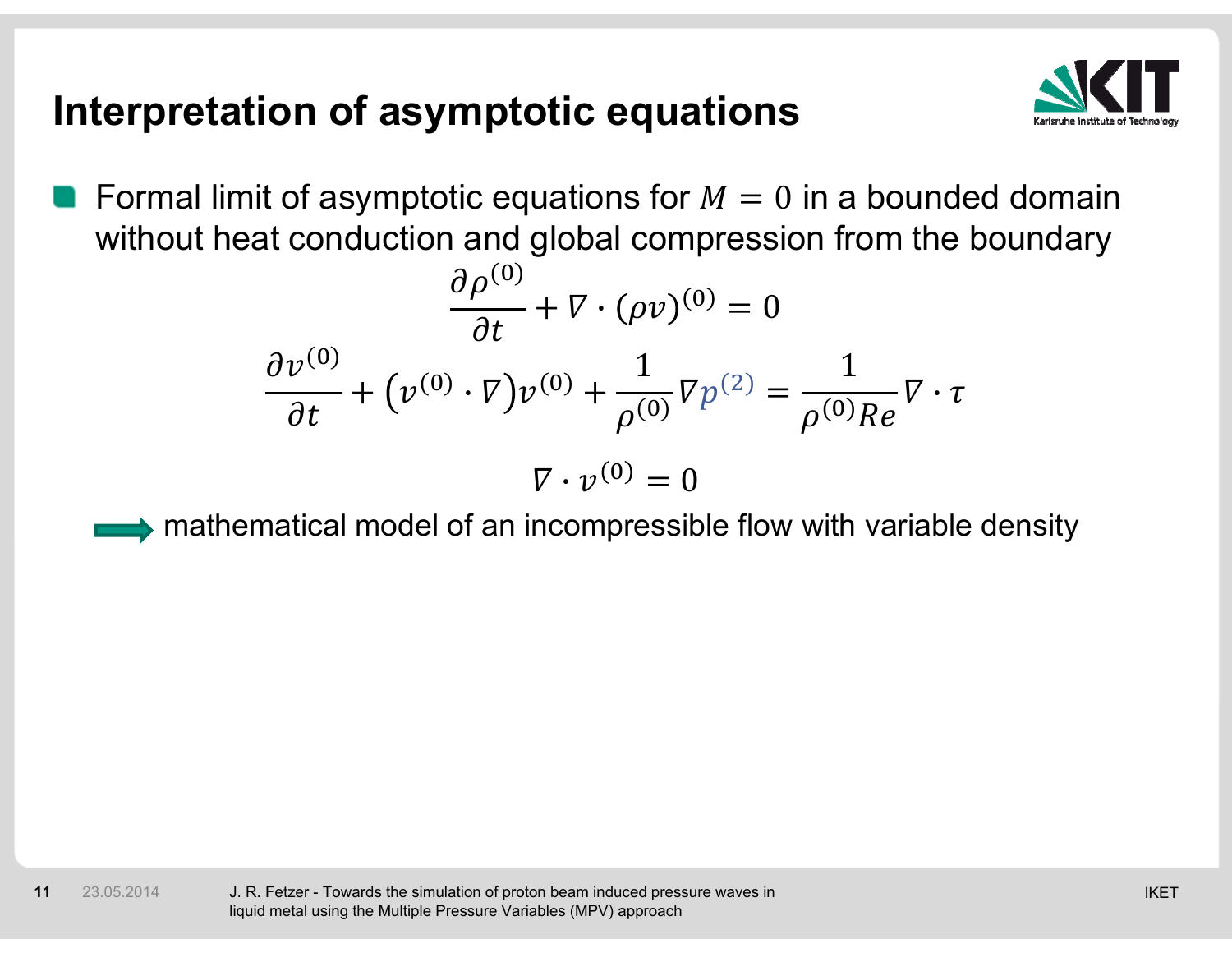## **Implementation in OpenFOAM**





**12**23.05.2014

2  $-$  23.05.2014  $-$  J. R. Fetzer - Towards the simulation of proton beam induced pressure waves in  $\blacksquare$ liquid metal using the Multiple Pressure Variables (MPV) approach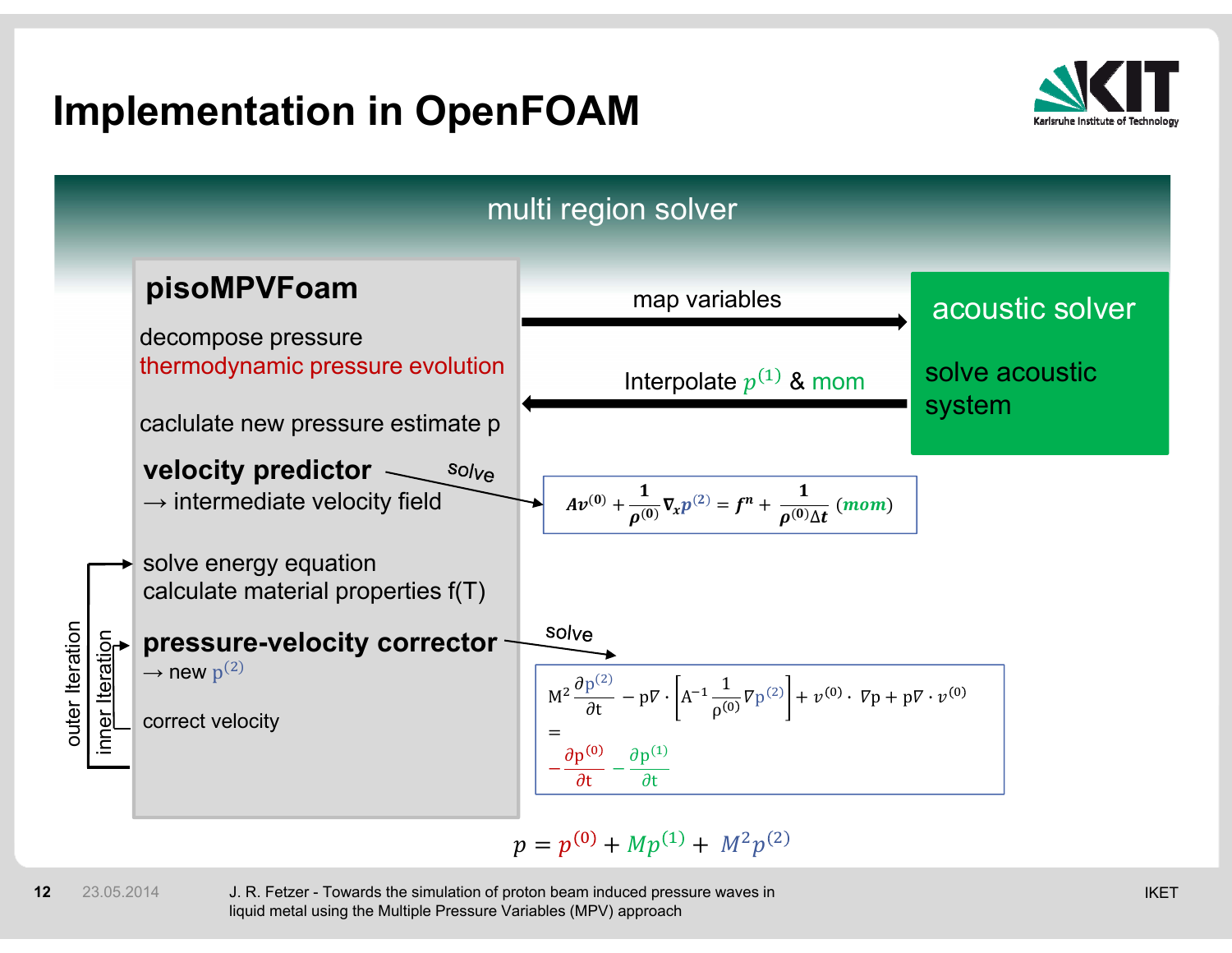# **Implementation of the MPV Method in OpenFOAM**



- Implementation is based on Munz et al. (2003)
	- Pressure decomposition
		- Thermodynamic pressure:  $p^{(0)} = \frac{1}{|V|} \int_V \ p(x) dx$
		- Acoustic pressure  $p^{(1)}$ 
			- $\bullet$   $p^{(1)}$  constant on small spatial scale and varies on large scale
			- Reference length hydrodynamic scale:  $x_{ref}$

Reference length acoustic scale:  $x_{ac} = x_{ref}/M$ 

$$
p^{(1)} = \frac{1}{M} (\bar{p} - p^{(0)})
$$

$$
\bar{p} = \frac{1}{|V_{ac}|} \int_{V_{ac}} p(x) dx
$$

Hydrodynamic pressure

**13**

23.05.2014

$$
p^{(2)} = \frac{1}{M^2} (p(x) - p^{(0)} - M p^{(1)})
$$

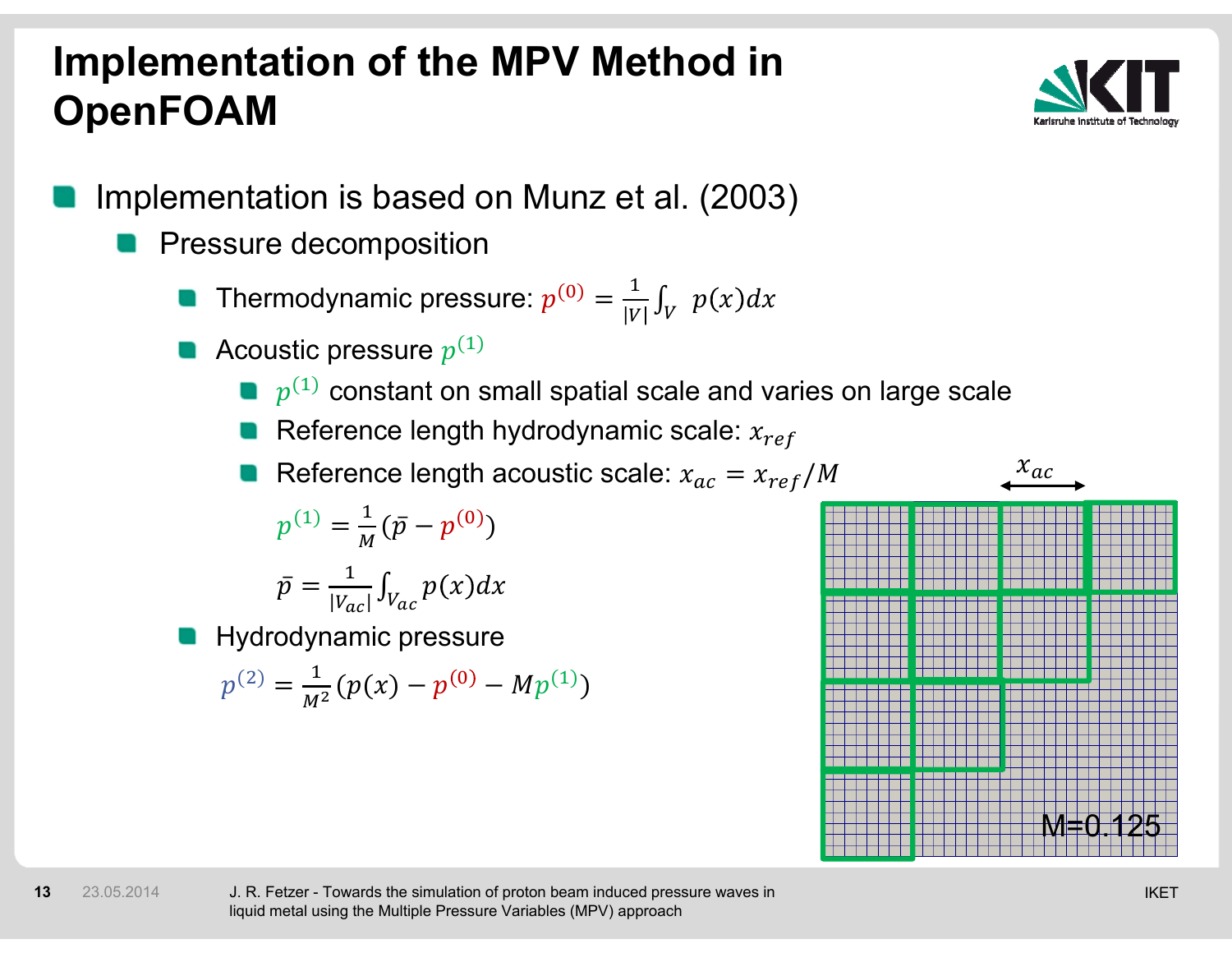

## **Validation**

#### Validation Matrix

|  |                               | $M\rightarrow 0$<br><b>Limit</b> | <b>Heat Transfer</b><br>& material<br>properties | <b>Mach number</b><br>independent<br>behavior | <b>Interaction</b><br>flow -<br>acoustic | turbulence   |
|--|-------------------------------|----------------------------------|--------------------------------------------------|-----------------------------------------------|------------------------------------------|--------------|
|  | cavity                        | $\mathsf{X}$                     |                                                  |                                               |                                          |              |
|  | cavity heated                 | $\mathsf{X}$                     | $\boldsymbol{X}$                                 |                                               |                                          |              |
|  | pressure pulse<br>propagation |                                  |                                                  | $\boldsymbol{\mathsf{X}}$                     |                                          |              |
|  | vortex box                    |                                  |                                                  | $\mathsf{X}$                                  | $\mathsf{X}$                             |              |
|  | co-rotating vortex<br>pair    |                                  |                                                  | $\boldsymbol{\mathsf{X}}$                     | $\mathsf{X}$                             |              |
|  |                               |                                  |                                                  |                                               |                                          |              |
|  | backwards facing<br>step      | $\boldsymbol{\mathsf{X}}$        |                                                  |                                               |                                          | $\mathsf{X}$ |
|  | heated rod                    | $\mathsf{X}$                     | $\boldsymbol{X}$                                 |                                               |                                          | $\mathsf{X}$ |
|  | $\sim 100$                    |                                  |                                                  |                                               |                                          |              |
|  | target                        | $\boldsymbol{\mathsf{X}}$        | $\boldsymbol{X}$                                 |                                               | $\boldsymbol{X}$                         | $\mathsf{X}$ |

**14**23.05.2014

aero acoustic

aero acoustic

liquid metal

liquid metal

 IKETJ. R. Fetzer - Towards the simulation of proton beam induced pressure waves in liquid metal using the Multiple Pressure Variables (MPV) approach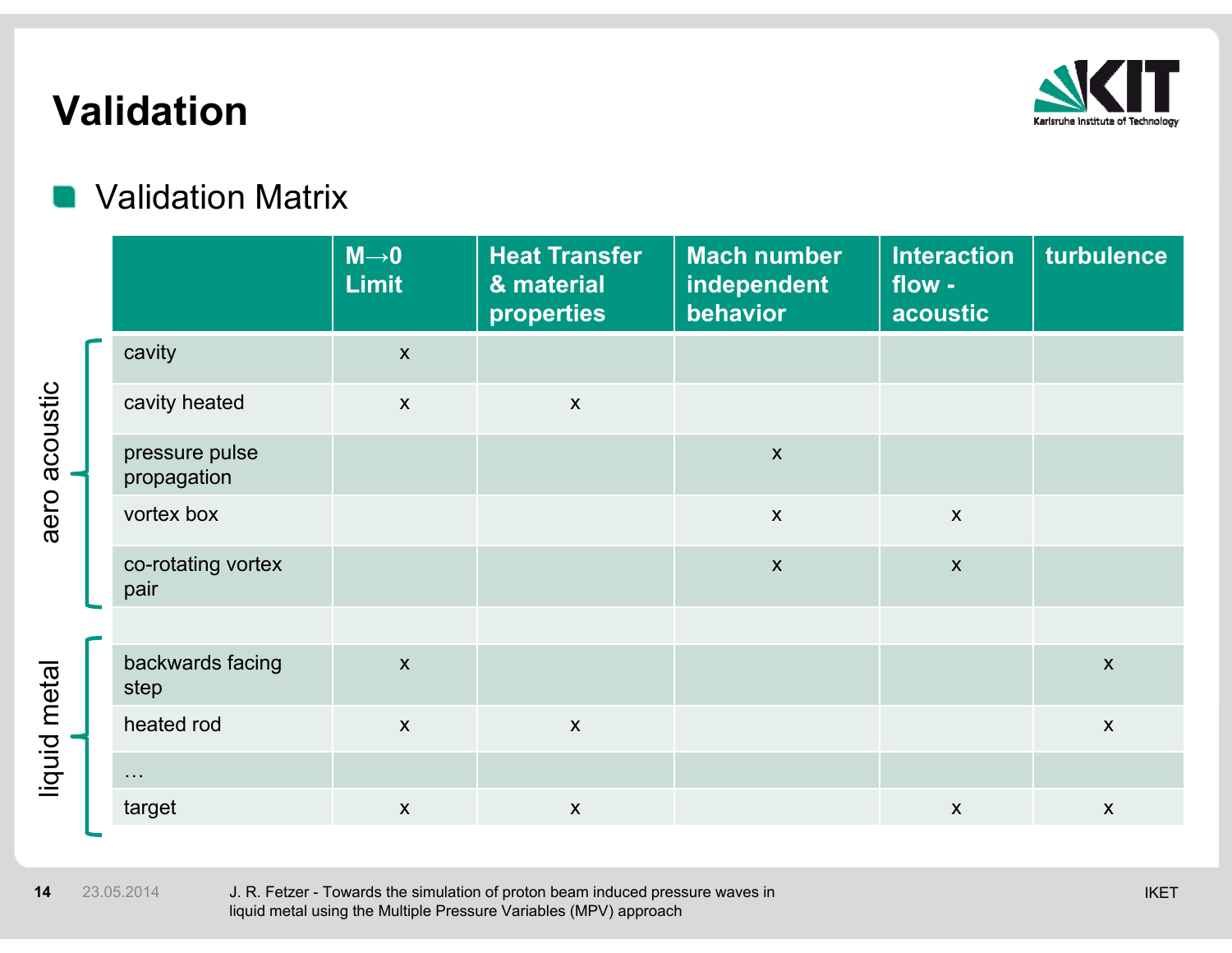

- Lid Driven Cavity
	- Laminar, Re=1000
	- M = 0
	- Mesh: 129 x 129 nodes



#### Stream tracer visualization



#### **15**23.05.2014

 IKETJ. R. Fetzer - Towards the simulation of proton beam induced pressure waves in liquid metal using the Multiple Pressure Variables (MPV) approach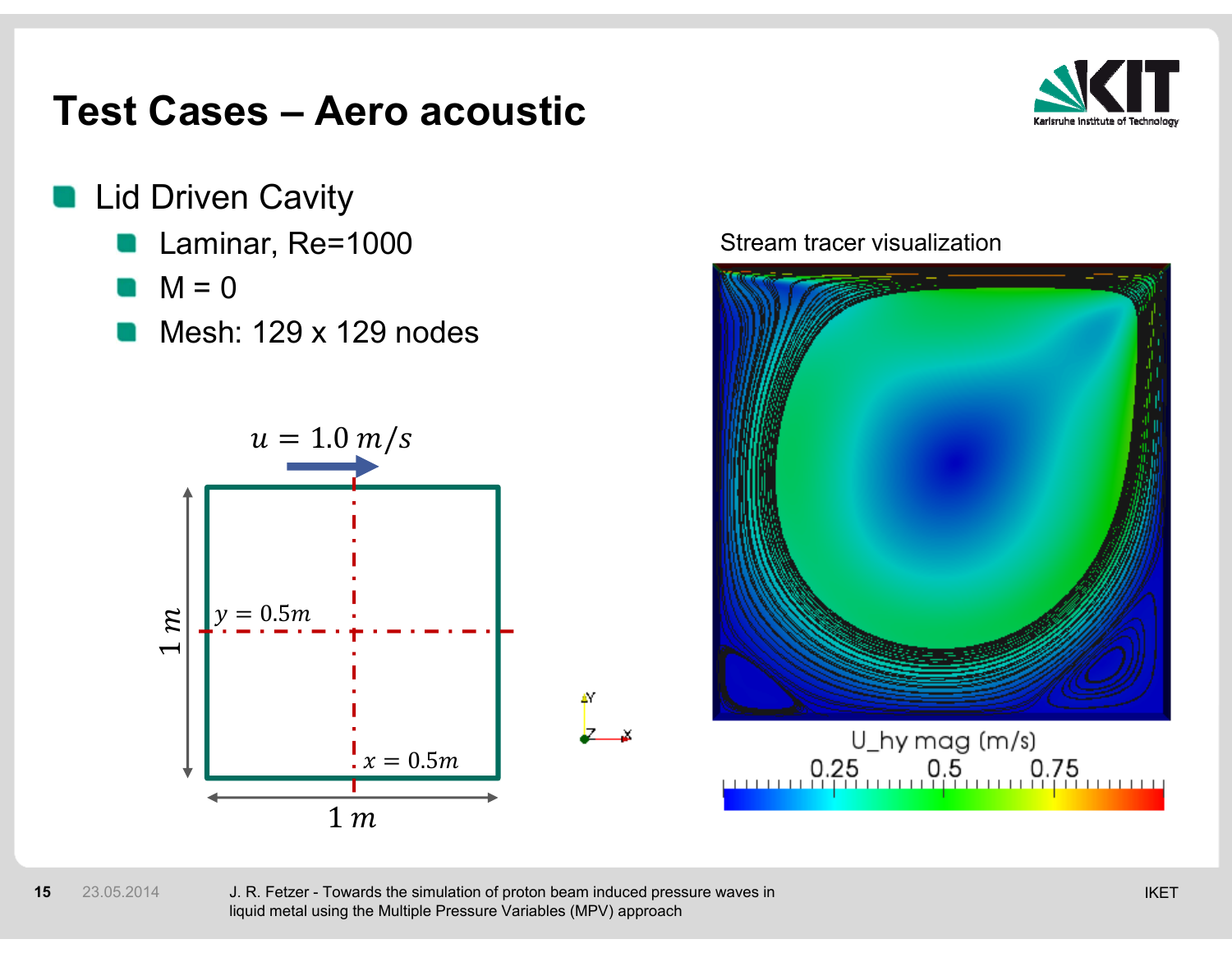

Horizontal and vertical velocity along vertical/horizontal cross-section pisoFoam and benchmark (Ghia et al.) comparison

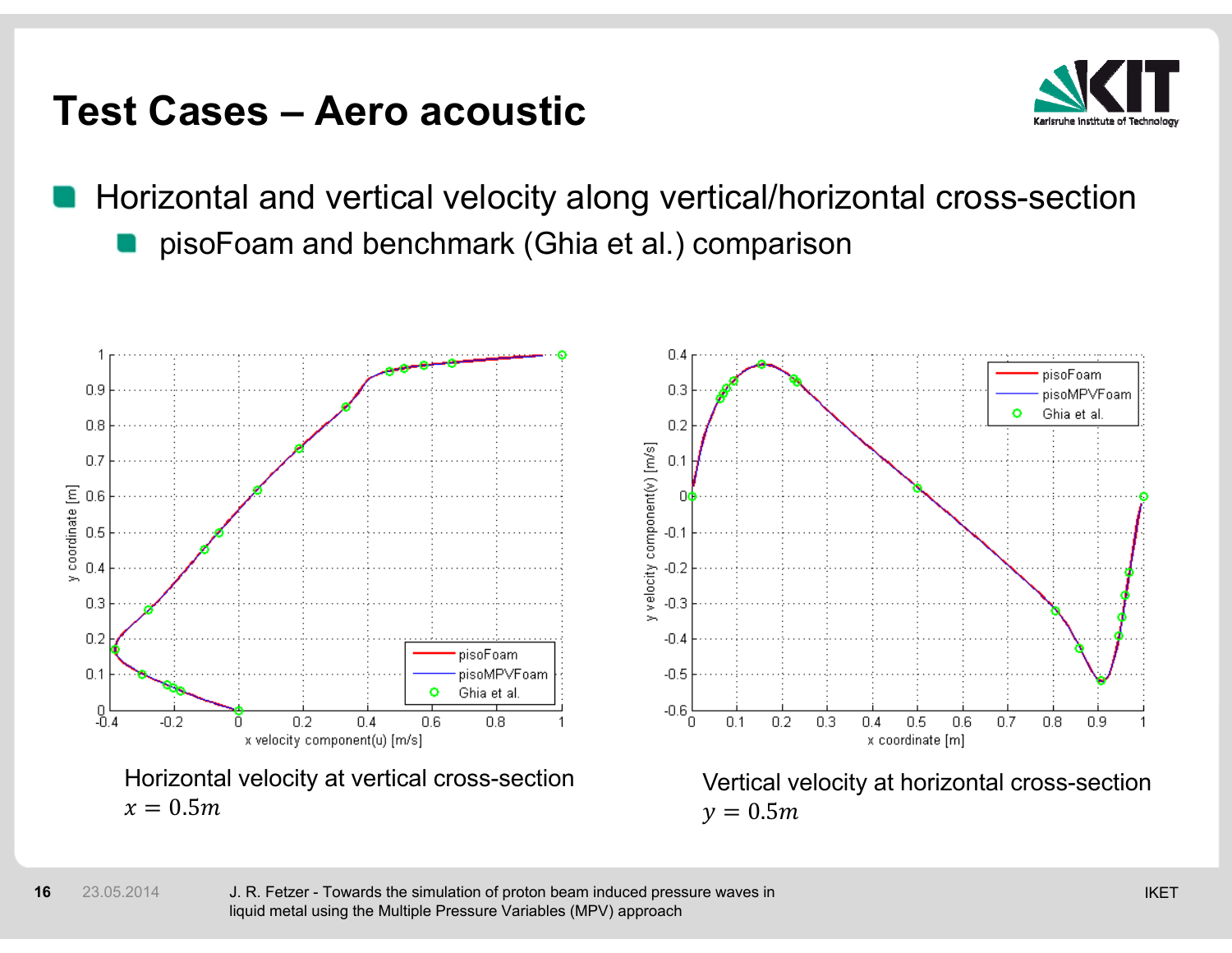

"Vortex in a box" – generation of acoustic waves due to a rotating vortex



**17**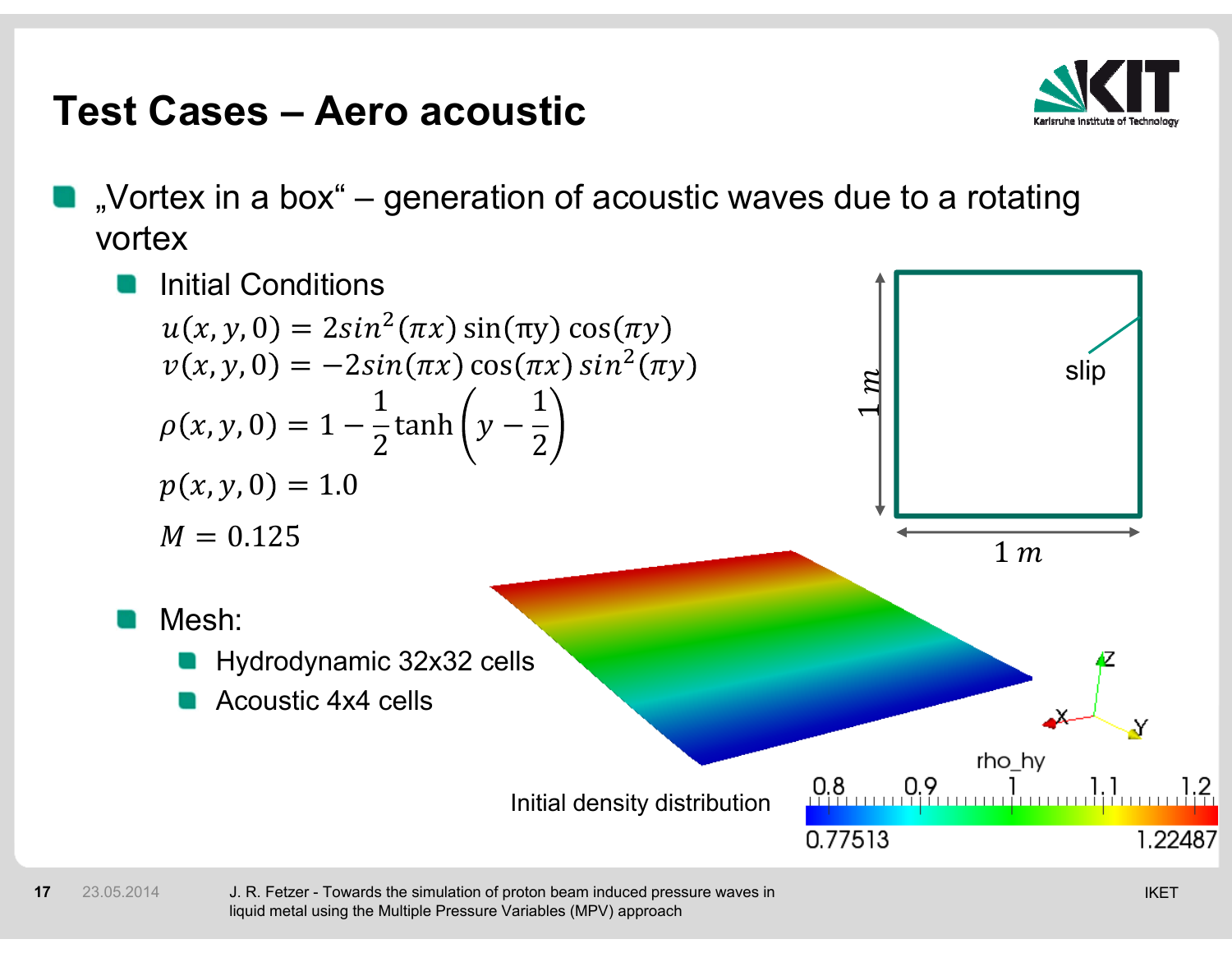

#### **18**23.05.2014

 IKETJ. R. Fetzer - Towards the simulation of proton beam induced pressure waves in liquid metal using the Multiple Pressure Variables (MPV) approach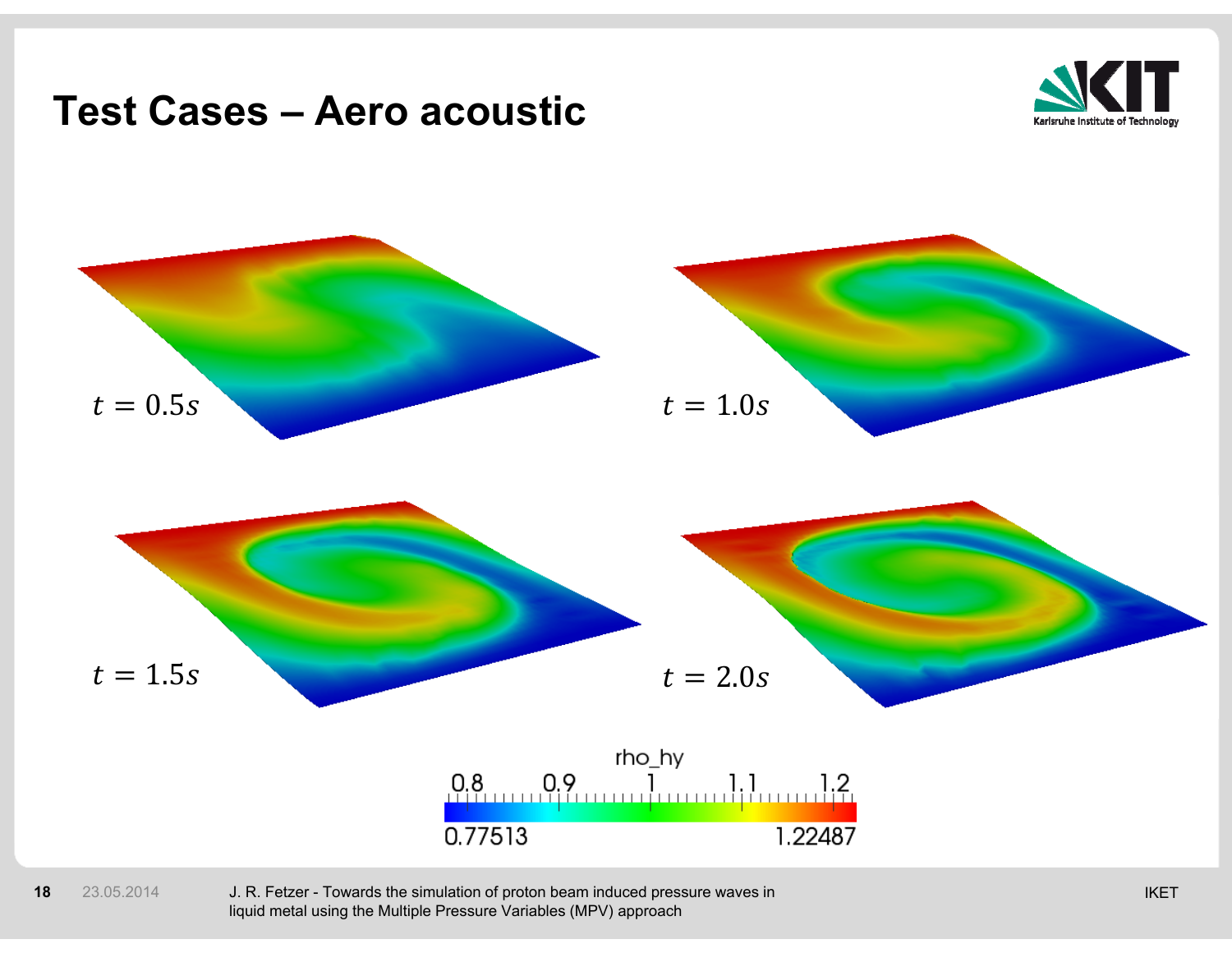

Generation of Acoustic waves by "Co-rotating vortex pair"

#### Initial conditions

**a** 
$$
u(r) = \frac{\Gamma}{2\pi r^2} (1 - e^{-\alpha (r/r_c)^2})
$$
  $\Gamma = \frac{4\pi}{1 - e^{-4\alpha/r_c^2}}$   
\n**b**  $\rho = p^{\frac{1}{\gamma}}$   $\rho_0 = 1 [kg/m^3]$   
\n**c**  $M = 0.095$ 

Mesh

**19**

- Hydrodynamic: 100 000 cells
- Acoustic: 5184 cells

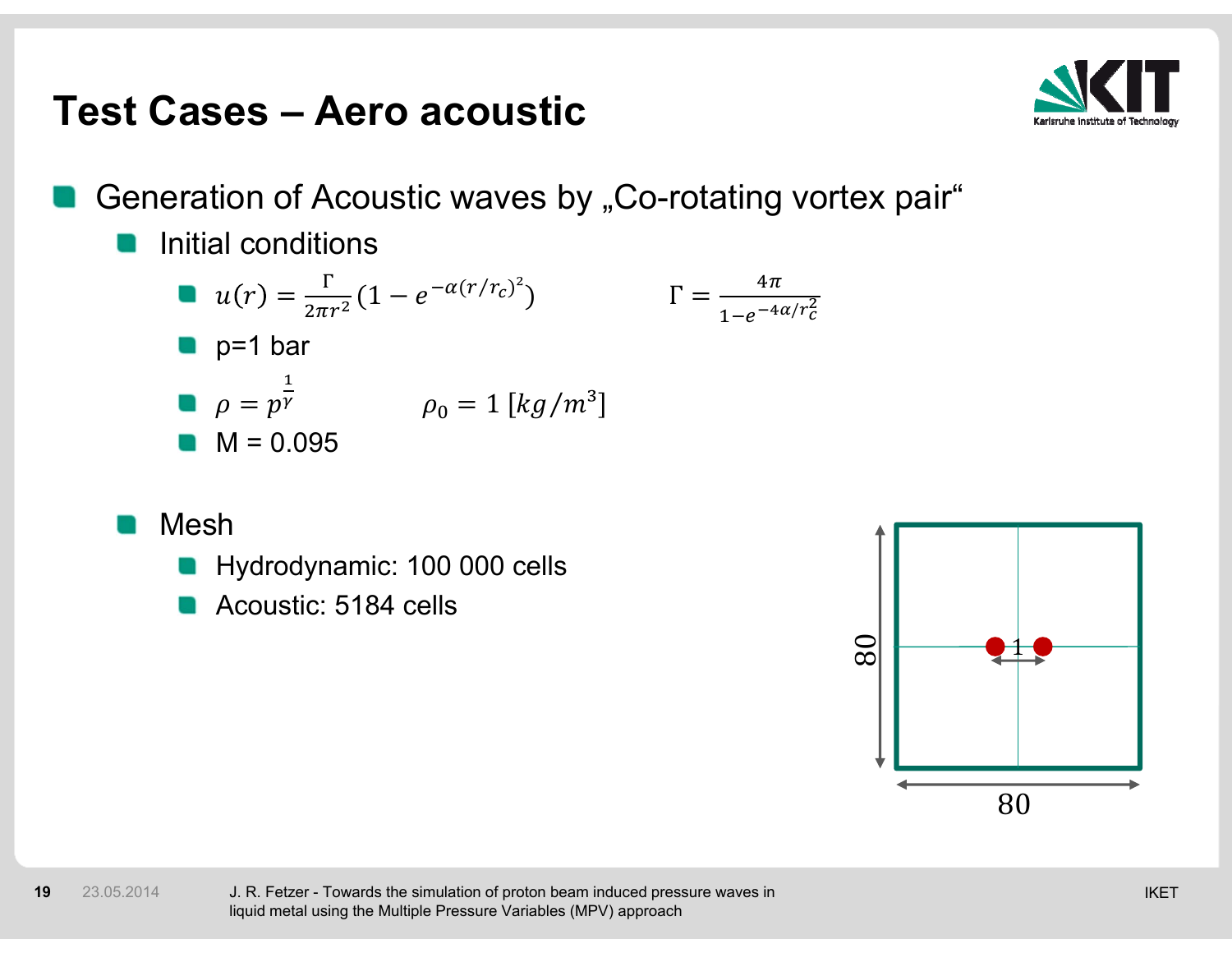



**20**23.05.2014

0  $-$  23.05.2014  $-$  J. R. Fetzer - Towards the simulation of proton beam induced pressure waves in  $\blacksquare$  The state of the simulation of proton beam induced pressure waves in liquid metal using the Multiple Pressure Variables (MPV) approach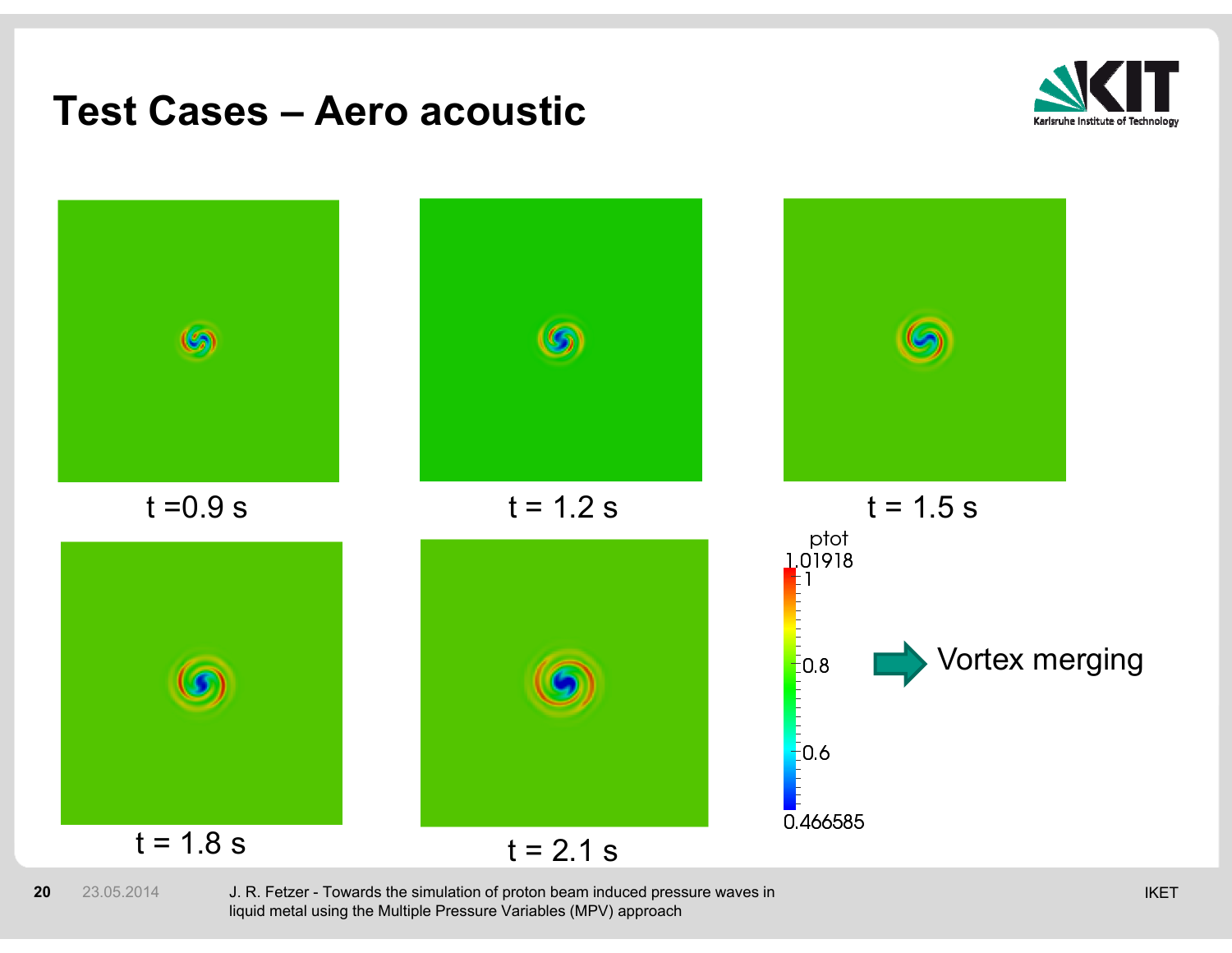## **Test cases liquid metal**



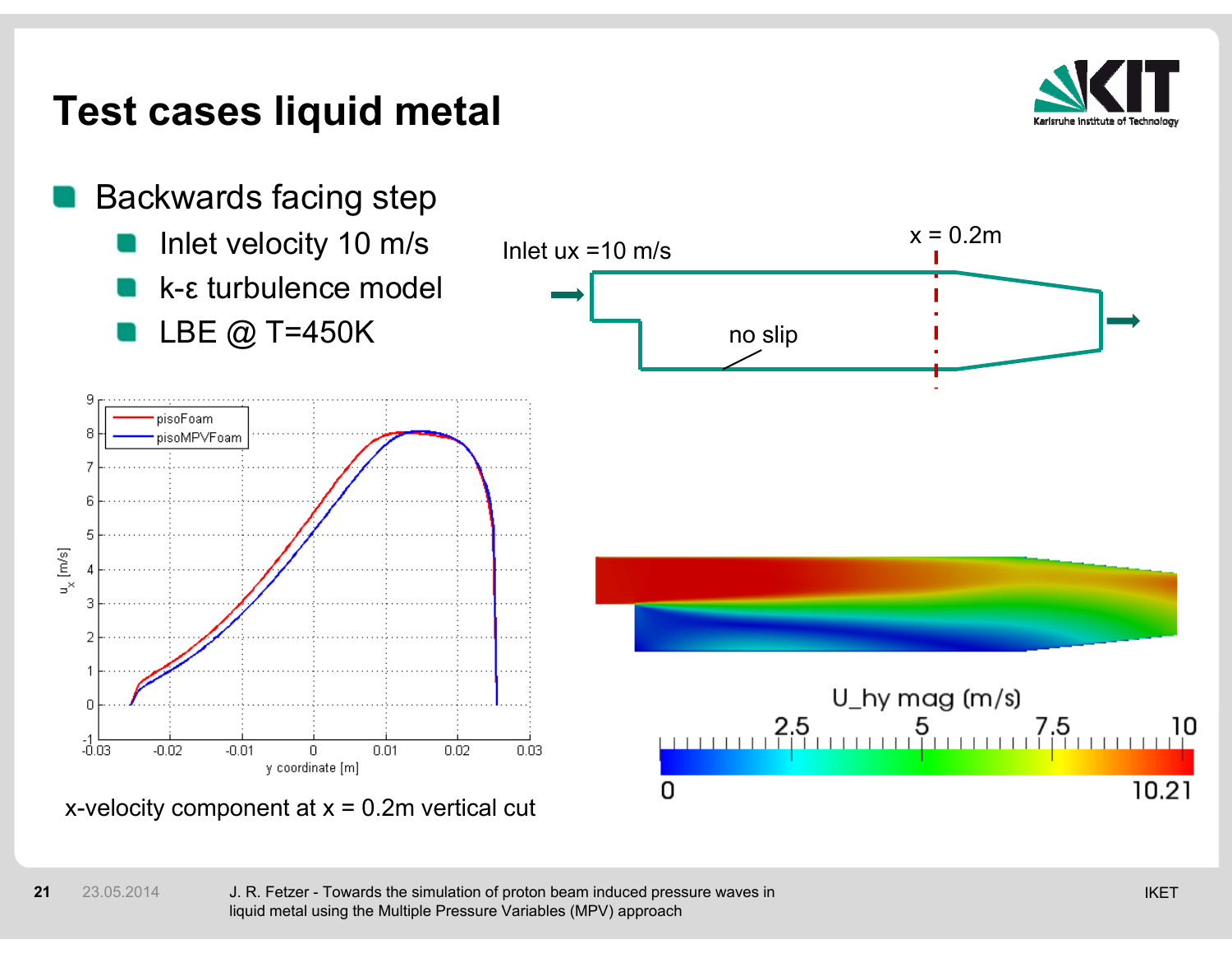## **Conclusion & Outlook**



- MPV approach proposed for simulation of pulse-induced pressure wave/ hydrodynamics interaction
- Low extra numerical effort for solving acoustics
- Suitable for design optimization
- Implementation based on OpenFOAM architecture (pisoFoam)
- Extensive ongoing validation
- Design measures to limit effects of pressure waves in META:LIC target will be analyzed

#### Input on experimental data on pressure waves is appreciated for validation